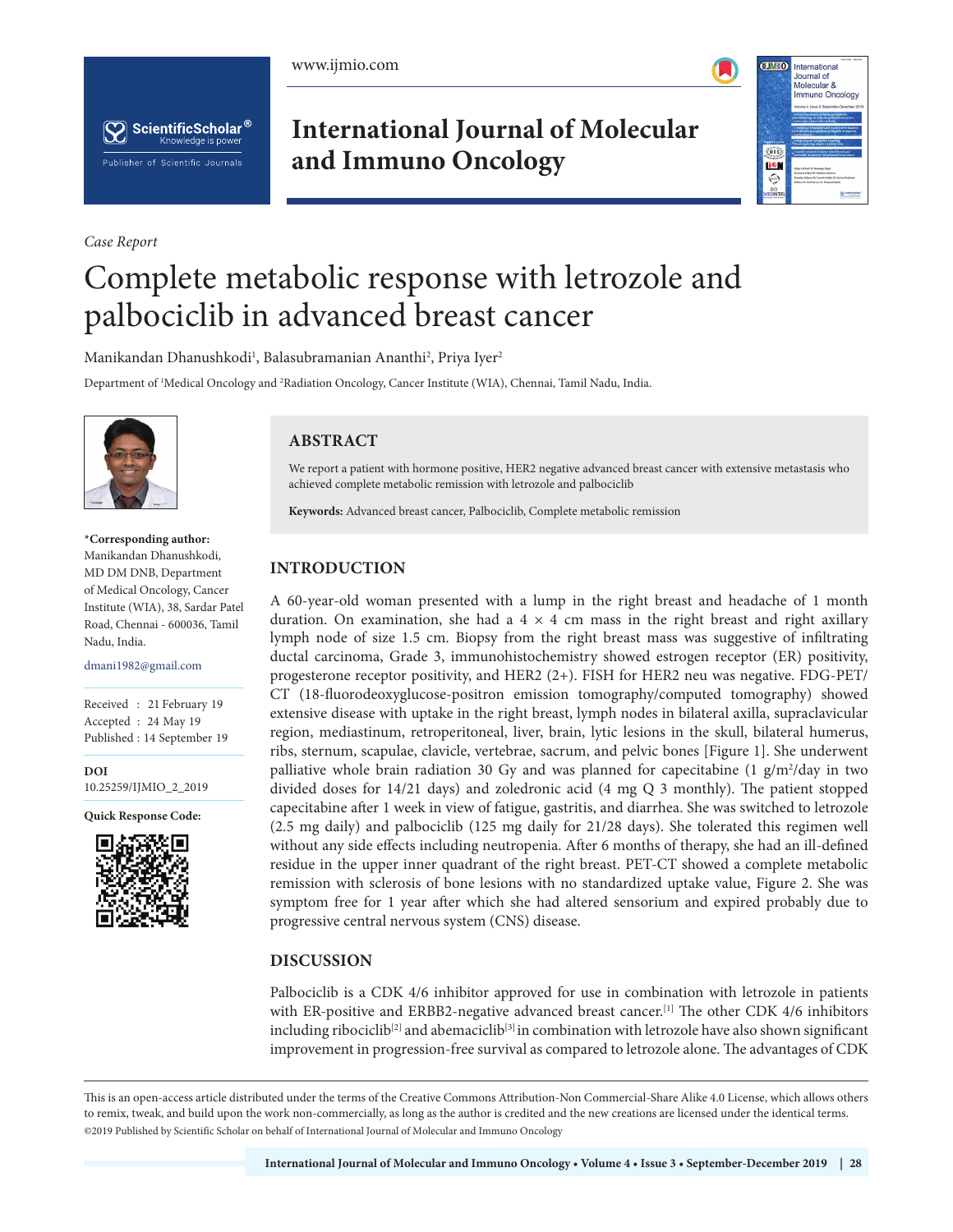

**Figure 1:** Baseline PET CT showed extensive disease with uptake in breast, nodes, bones.



Figure 2: PET CT after 6 months of letrozole and palbociclib showing showing complete metabolic remission.

4/6 inhibitors are the oral schedule and minimal toxicity.<sup>[4]</sup> The objective response rates of palbociclib, ribociclib, and abemaciclib in combination with letrozole were 42%, 40%,and 35%, respectively. However, complete remission was uncommon in these trials. We would like to record the observation of a patient with Stage IV breast cancer with extensive metastatic disease involving bones, nodes, liver, and brain achieving complete metabolic remission with letrozole and palbociclib. There is one published report of a patient with liver and nodal metastasis who achieved complete metabolic response.

The clinical trials with CDK4 inhibitors have used CT scan, magnetic resonance imaging, and bone scintigraphy for reassessment (RECIST version 1.1), but we assessed the patient with FDG-PET/CT scan. The metabolic information from FDG-PET/CT is more sensitive than conventional imaging for distant metastasis<sup>[5]</sup> and better for monitoring response to therapy.[6,7] Complete remissions in breast cancer are inversely proportional to the initial tumor bulk<sup>[8]</sup> and this patient achieved metabolic remission although she had an extensive tumor burden. PET-CT response correlates with pathologic complete response in patients with HER2 positive breast cancer treated with neoadjuvant therapy with trastuzumab and pertuzumab.[9]

CDK 4/6 studies with palbociclib<sup>[1]</sup> and ribociclib<sup>[10]</sup> have excluded patients with brain metastasis at presentation. As of now, there are no published studies with palbociclib-induced CNS response. One ongoing study is testing the role of palbociclib in HER2-positive breast with brain metastasis.<sup>[11]</sup> Our patient had complete metabolic remission in spite of having brain metastasis at presentation.

At present, there is no standard of care for patients who progress after hormonal therapy with CDK4/6 inhibitor. The treatment options include fulvestrant, everolimusexemestane, and chemotherapy. Whole-exome sequencing of the tumor would be valuable in ascertaining whether there was any genetic reason for this exceptional response.

# **CONCLUSION**

Letrozole and palbociclib can cause complete metabolic response in hormone-positive and HER2-negative advanced breast cancer.

#### **Declaration of patient consent**

The authors certify that they have obtained all appropriate patient consent forms. In the form, the patient has given her consent for her images and other clinical information to be reported in the journal. The patient understand that their names and initials will not be published and due efforts will be made to conceal their identity, but anonymity cannot be guaranteed.

#### **Financial support and sponsorship**

Nil.

#### **Conflicts of interest**

There are no conflicts of interest.

#### **REFERENCES**

- 1. Finn RS, Martin M, Rugo HS, Jones S, Im SA, Gelmon K, *et al.* Palbociclib and letrozole in advanced breast cancer. N Engl J Med 2016;375:1925-36.
- 2. Hortobagyi GN, Stemmer SM, Burris HA, Yap YS, Sonke GS, Paluch-Shimon S, et al. Ribociclib as first-line therapy for HR-positive, advanced breast cancer. N Engl J Med 2016;375:1738-48.